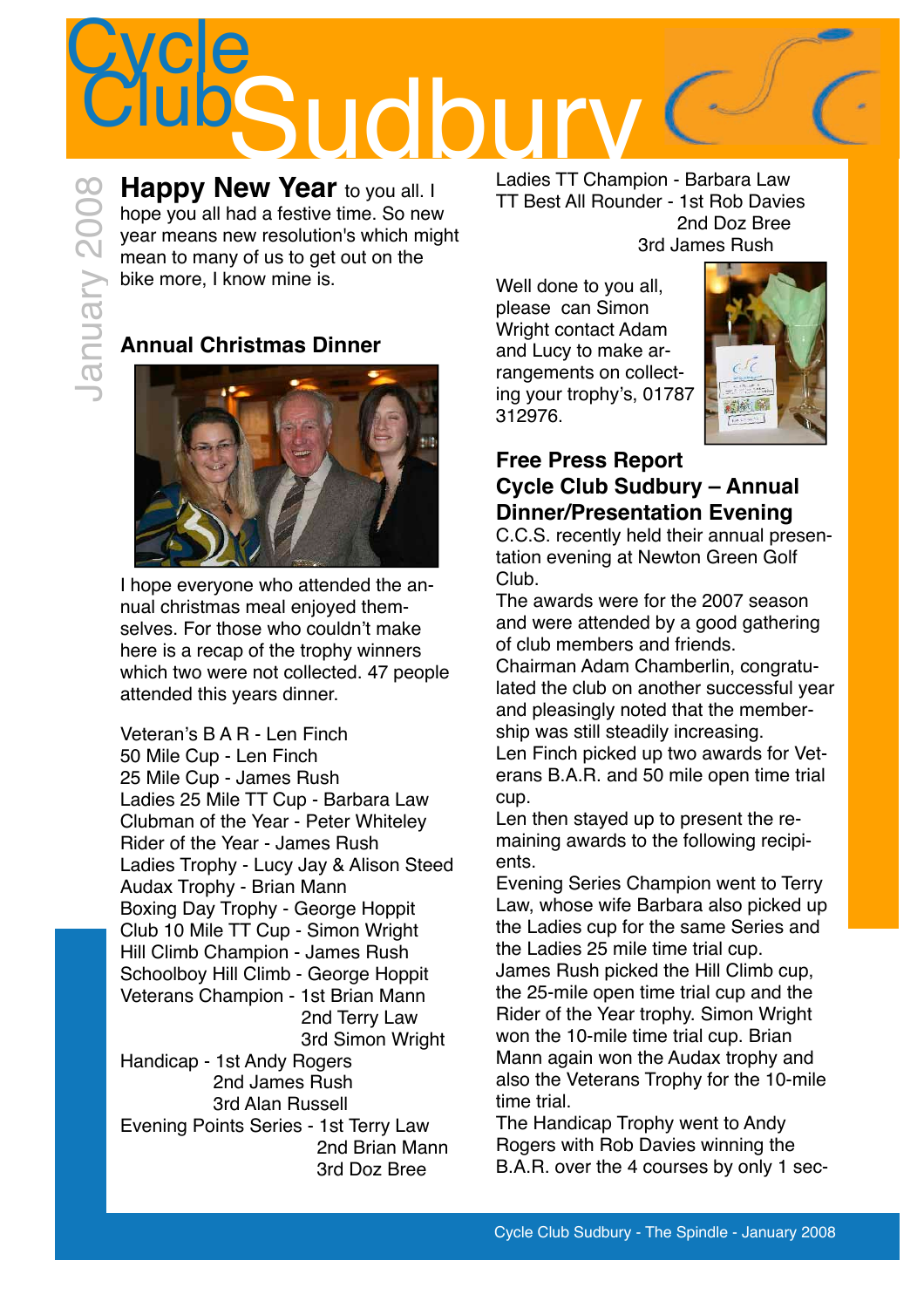# **Cycle** ClubSudboy Hill Climb were congratulate

ond from Doz Bree. Schoolboy Hill Climb Champion was claimed by youngest member George Hoppit. The Ladies Trophy was shared between Lucy Jay and Alison Steed for their work organising and timing the Evening Series throughout the season. Former chairman, Peter Whiteley was awarded the Clubman of the Year Trophy for the vast amount of work he has put in over the years and for helping to bring the club to the solid foundation it now enjoys. January 2008

#### **Press Report Cycle Club Sudbury – Reliability Ride – Sunday 27th January 2008** C.C.S. organised their first event of the year in the form of a traditional Reliability Ride from the Stevenson Centre in Gt. Cornard. These rides are used to ʻkick start' riders training schedules for the coming season and were held over two courses. The longer one at 48 miles, touched the edge of Stowmarket with the shorter version at 27 miles reaching Bildeston. The organisers were surprised at the popularity of the event as 95 riders arrived on the day, which were 30 more than the previous year. All the local clubs from East Anglia were well represented and the entry included a visiting pair of riders from the Camel Valley Club in Cornwall. C.C.S. was the largest participant with 18 riders, which was a good effort, considering the size of the club.

With a minimum ride time allowed for each course, there were some fast finishing times recorded for the majority of the field as they enjoyed some rare winter sunshine around the Suffolk lanes. One visiting rider unfortunately found himself off course as he found himself about to join the A14 trunk road and had to make some hasty back tracking to rejoin the correct route. Only 7 riders did

not finish the two courses and C.C.S.

were congratulated by many of the riders for another well run event.

Sunday Club runs are still taking part from Sudbury Market Hill at 9.00am and new riders are always welcome to join in for a 30 - 40 mile jaunt through the quiet surrounding lanes which includes the obligatory ʻcafé stop'.

## **C.C. SUDBURY RELIABILITY TRIAL 27-01-2008**

After all the Emails and phone calls I received I knew that we would have quite a number of riders turning up for our reliability ride, in fact 94 riders signed on which is the most we have ever had, it must have been that nice bright day that brought them out, although a number of riders did complain that the going was very hard in places due to the very cold wind (sorry about that). I think we can say this was another successful event for C.C.S, this was down to good team work, therefore I would like to take this opportunity to thank Dave and Adam for checking out the course before the day, Alison and her helpers Brian M and Robin for the signing on, Lucy, Roger and Geoff for acting as observer marshals and last as one rider commented "The most important people of the event", Mary and Pat for doing the refreshments. Also many thanks to all the riders who took part hope to see you again.

| A TOTAL OF 94 RIDERS TOOK PART    |           |
|-----------------------------------|-----------|
| 48 miles in 3hrs-30mins 11 riders |           |
| signed on , all finished          |           |
| 48 miles in 2hrs-45mins           | 47 riders |
| signed on ,6 DNF                  |           |
| 27 miles in 2hrs-30mins           | 19 riders |
| signed on , all finished          |           |
| 27 miles in 1hrs-45mins           | 17 riders |
| signed on ,1 DNF                  |           |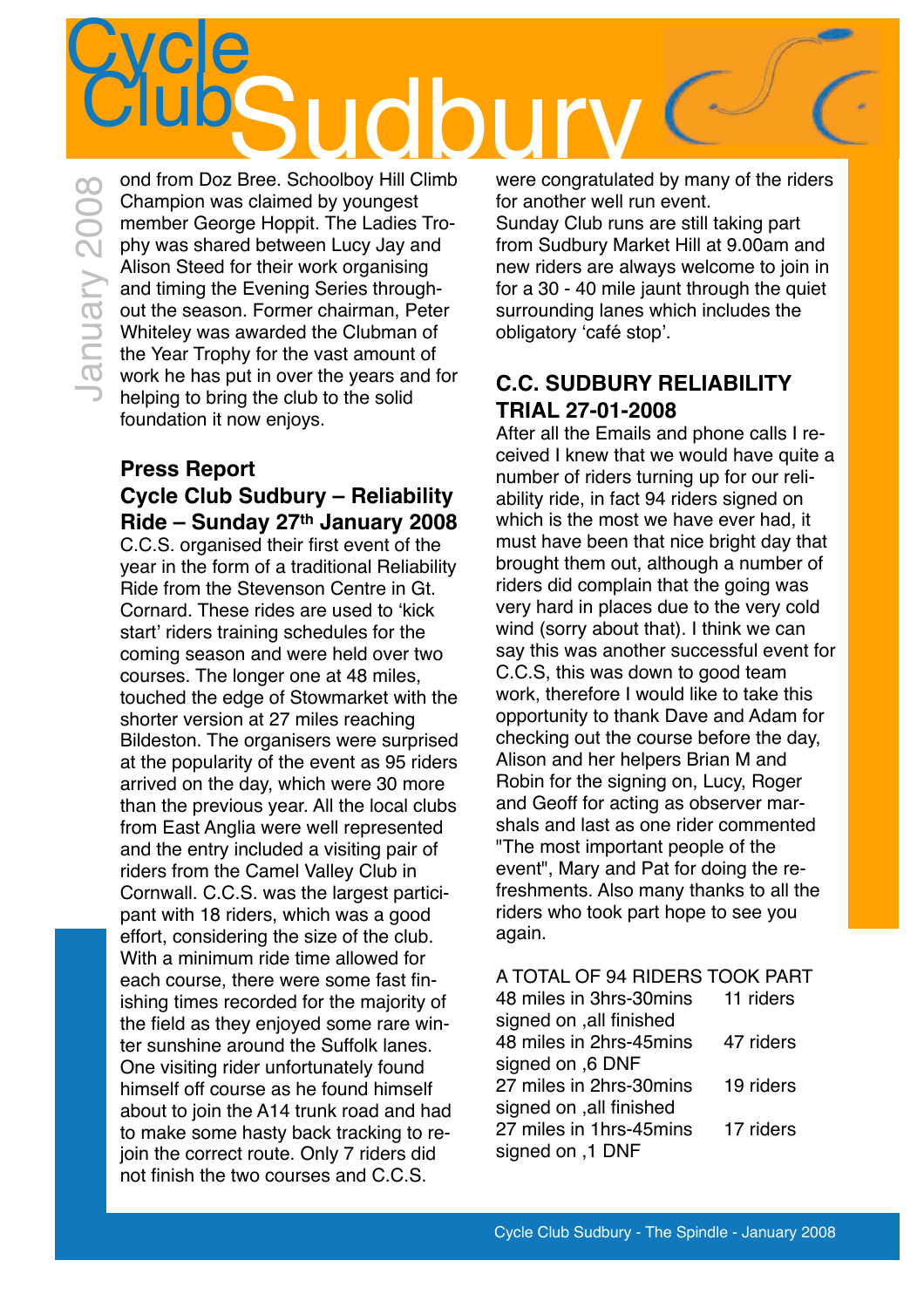# **Cycle** Club taking part were Stowmarket &Dist café) and on to H

Clubs taking part were Stowmarket &Dist CC, I.B.C. ,Haverhill Wheelers, Colchester Rovers, Anglia sport, Interbike, Braintree Velco, V.C.R., C.V.C.C., West Suffolk Wheelers, Met. Police, and C.C. Sudbury. January 2008

Many thanks to every one for your help and support.

 *- Brian Webber*

#### **Lost Gloves?**

A pair of blue thermal gloves were left at the Stevenson Center after the reliability ride. If they are yours please contact Brain Webber who is looking after them on 01787 379605.

### **It's called Character Building ?**

It was 8 o-clock on a Saturday morning, 1 week prior to the club reliability trial and I was tucked up warm and snug in my bed. The rain was pouring down outside. Normally in such inclement weather conditions I would have stayed longer in bed, this being far more preferable to riding a bike in the pouring rain. However on this day I had agreed to meet Adam at 9 o-clock in order to check out the route for the forthcoming 45 mile reliability trial. My first thought was to call Adam and cancel our ride, however my more masochistic side took over and decided not to be a wimp and to carry on as arranged.

At the appointed hour Adam turned up at my house looking like a drowned rat, we exchanged pleasantries and commenced our ride. After about ¼ mile I too looked like a drowned rat and we still had 44 3/4 miles still to ride. The route took us through Great Waldingfield to Lavenham, right at the Lavenham Swan on to Monks Eleigh and Semer. By the time we reached Semer Hill heading towards Bildeston the rain was coming down heavier than ever, stinging our eyes and making it even more difficult to see where we were going. Through Bildeston ( pity Rob's bike shop does not have a

café ) and on to Hitcham. The road from Hitcham through to Great Finborough seems like a continual uphill drag made even more miserable by the incessant rain. We did get a cheery ʻyou're mad' greeting from 3 club cyclists going in the opposite direction. Turning left at Onehouse on to the narrow roads to Rattlesdon and Cockfield the rain was still heavy and now the roads were starting to flood in places making the conditions just a little more unpleasant for us. Timing when to pass through the flooded areas became critical if one was to avoid being given an additional dirty water shower by oncoming vehicles determined not to give way to a couple of crazy cyclists.

We were now on the last and hardest section of the course from Cockfield through Lavenham then on to Great Waldingfield, arriving home tired and wet and ready for a hot cup of tea and a shower ( as if I was not wet enough already ).

Note to all club members.

If Adam says he has not ridden his bike for a number of months do not under any circumstances take this as an indication of his lack of fitness………………. YOU HAVE BEEN WARNED.

 *- David Fenn*

### **A Bit at the Back On yer Bike, Out and About, Nuts and Bolts, Odds and S…**

I got my Brevet Card back recently from the Stevenage Audax organiser and included with it was a summary of all the finishers' details etc. Of all the clubs that took part, I noticed that CC. Sudbury were the 2nd highest club for numbers of riders taking part, with the local club, Welwyn Wheelers, providing the most. Not bad for a small club, considering over 260 riders took part.